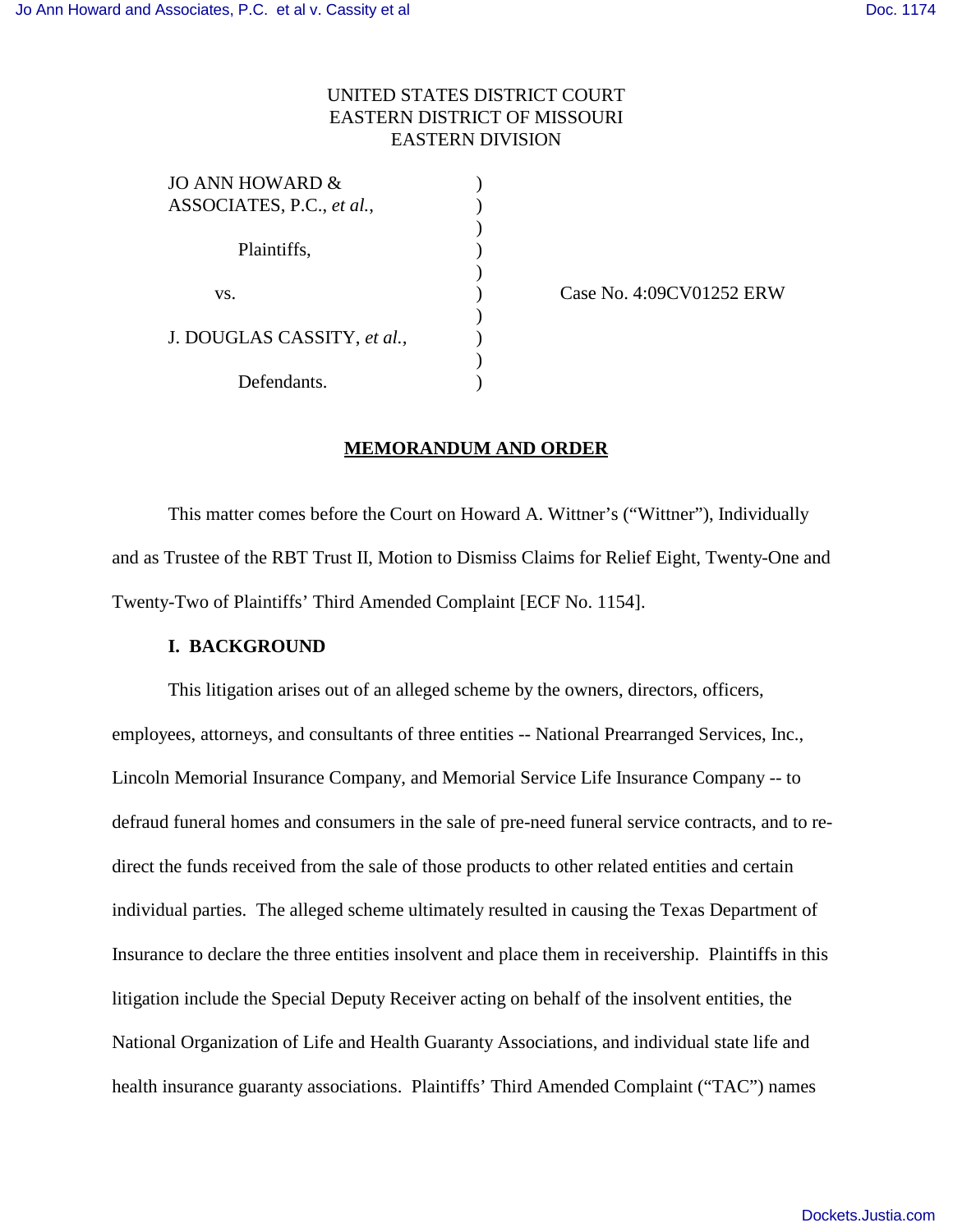over forty defendants, including Defendants Wittner,<sup>1</sup> who held officer or director positions with several of the entities and served as general and outside counsel to the insolvent companies.

Plaintiffs originally filed this action on August 6, 2009 [ECF No. 1]. The challenged claims contained in Counts Eight, Twenty-One and Twenty-Two of Plaintiffs' TAC are identical to Counts Eight, Twenty-One and Twenty-Two of Plaintiffs' original and amended pleadings [ECF Nos. 1, 486, 916]. On November 30, 2009, Wittner Defendants filed "Defendant Howard Wittner and Defendant Wittner, Spewak & Maylack P.C.'s Motion to Dismiss Plaintiffs' Complaint Under Fed. R. Civ. P. 8(a), 9(b), and 12(b)(6)" [ECF No. 251]. As pertinent to the issue before the Court here, Defendants Wittner argued, in the November 30, 2009 motion to dismiss, that Count Eight's "aiding and abetting fraud" claim should be dismissed, because it was not pleaded with the particularity required by Rule 9(b); and they contended that Counts Twenty-One and Twenty-Two did not state claims against Howard A. Wittner, individually, or against Howard Wittner as Trustee of the RBT Trust II, as required by Rule 8(a), because the claims contained legal conclusion unsupported by any facts [ECF Nos. 251, 252].

Plaintiffs filed an Amended Complaint on July 12, 2010 [ECF No. 486]. On December 21, 2010, the Court granted the Wittner Defendants' motion to dismiss as to Counts Ten, Twelve, and Thirteen of Plaintiffs' Complaint, but denied it as to all remaining Counts, including Eight, Twenty-One, and Twenty-Two [ECF No. 589]. Subsequently, Plaintiffs filed an Second Amended Complaint ("SAC"), which Wittner Defendants answered on February 18, 2011 [ECF Nos. 594, 612]. That same day, Wittner defendants filed a Motion to Dismiss Ten, Twelve, and Thirteen of Plaintiffs' SAC, because Plaintiffs unintentionally reasserted these claims, which had

<sup>&</sup>lt;sup>1</sup>The term "Wittner Defendants" is used to refer collectively to Howard A. Wittner, individually and as Trustee of the RBT Trust II, and to Wittner, Spewak & Maylack, P.C. f/k/a Wittner, Poger, Spewak, Maylack & Spooner, P.C., a law firm.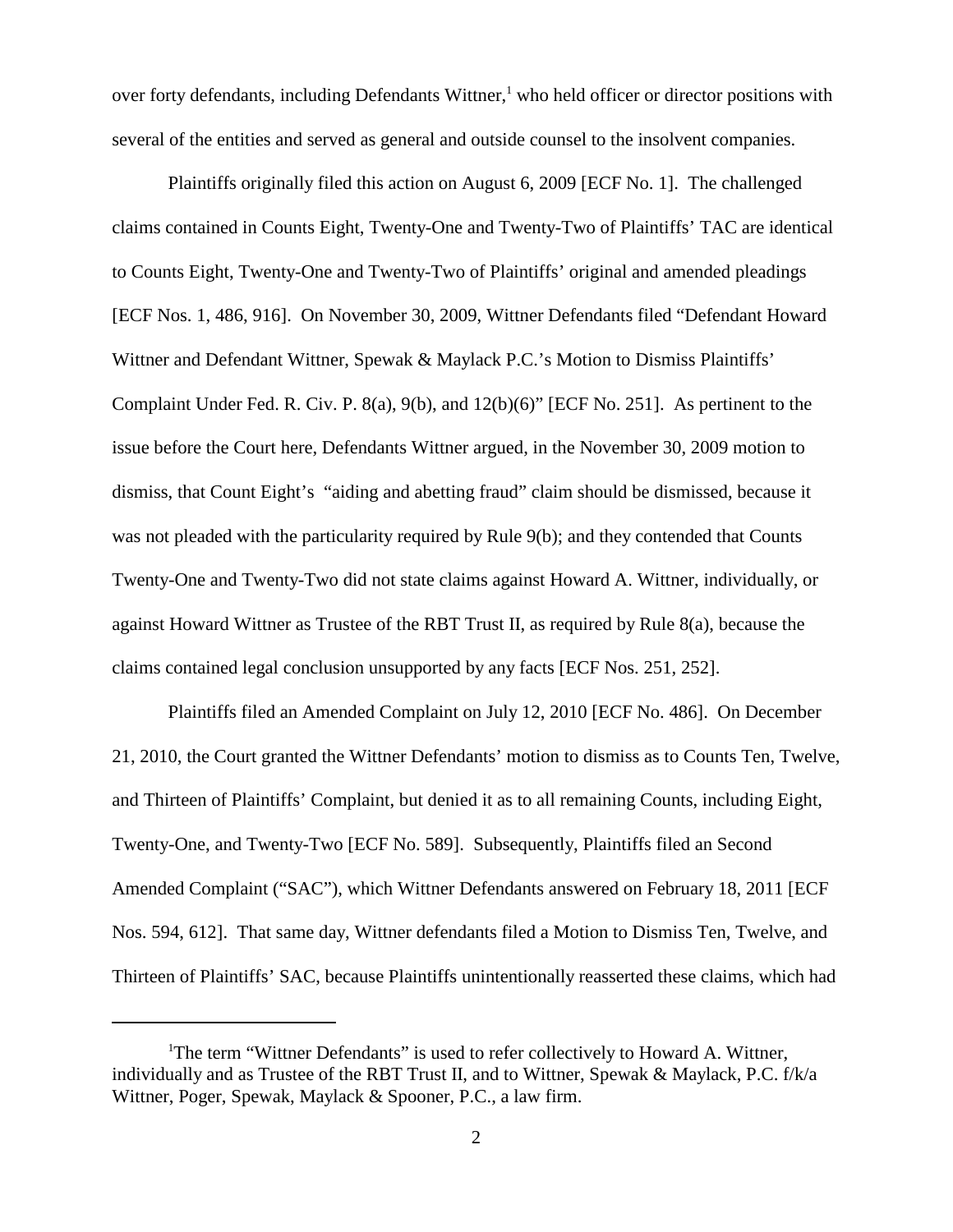been dismissed by the Court's December 21 Order [ECF Nos. 589, 614]. In their Answer to Plaintiffs' SAC, the Wittner Defendants raised several affirmative defenses, including failure to state a claim upon which relief can be granted, [ECF No. 612].

On May 3, 2012, Plaintiffs filed their TAC [ECF No. 916]. Thereafter, several defendants filed Motions to Dismiss, contending, among other things, that "aiding and abetting" claims asserted in Plaintiffs' TAC failed to state a claim upon which relief could be granted, because the Missouri Supreme Court has not recognized a cause of action based on §876(b) of the Restatement (Second) of Torts [ECF Nos. 1016, 1023, 1143]. Wittner, individually and as Trustee of the RBT Trust II, filed Answers and Affirmative Defenses to Plaintiffs' TAC on June 18, 2012 [ECF Nos. 1026, 1027]. Evidently, informed by the motions requesting dismissal of Plaintiffs' "aiding and abetting" claims, Wittner avers, among other things, in his Answers to the TAC, that Plaintiffs'claims are barred for having failed to state a claim upon which relief could be granted, and for lack of subject matter jurisdiction. In the June 18 Answers, Wittner, for the first time, also contends that the TAC's aiding and abetting claims are barred because Missouri Law does not recognize such claims in the civil context [ECF Nos. 1026 at 45, 1027 at 43]. On July 24, 2012, the Court granted a Motion to Dismiss Counts Ten, Twelve, and Thirteen of Plaintiffs' TAC, filed by Wittner Defendants, as these claims were again mistakenly asserted by Plaintiffs in their pleading [ECF Nos. 1050, 1095].

In a September 11, 2012 Order, the Court granted a motion, filed by defendants collectively referred to as the "Missouri Trustee Defendants," requesting dismissal of the TAC's "aiding and abetting" counts against them [ECF No. 1123]. In that Order, the Court concluded that the Missouri Supreme Court would decline to adopt the secondary theories of liability, described in § 876(b) or § 876(c) of the Restatement (Second) of Torts, upon which those

3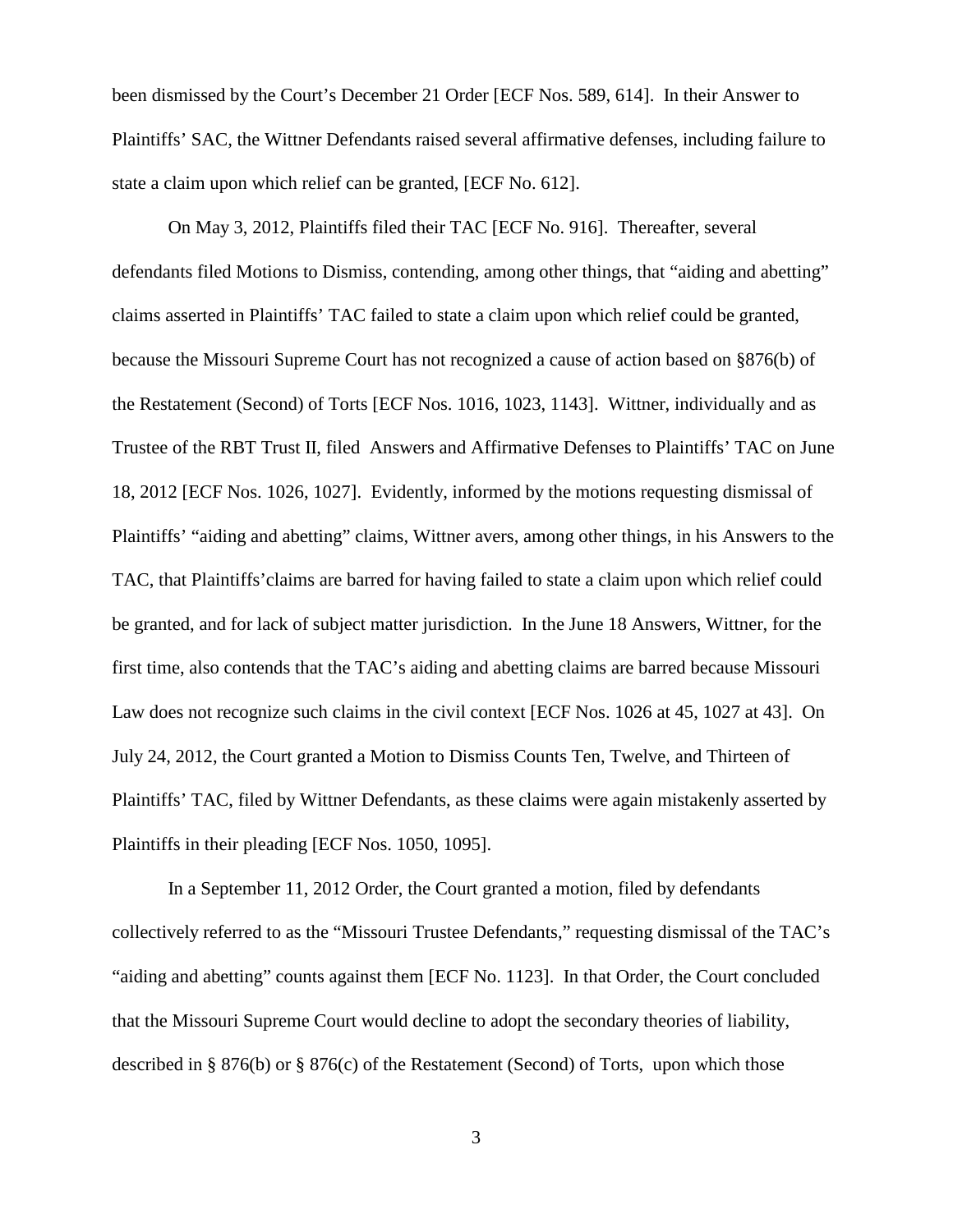"aiding and abetting" counts were premised. The Court further found, that even if Missouri state law were to recognize such theories, the TAC failed to plead sufficient facts against the Trustee Defendants to support the requisite elements of any cause of action under those counts. In its September 11 Order, the Court also dismissed one "aiding and abetting" count brought against Defendant Richard Markow; however, the Court denied his Motion to Dismiss as to two other counts, finding that the TAC contains sufficient factual matter to allow a reasonable inference that Markow is liable for the conduct alleged in them.

On January 8, 2013, the Court granted the dismissal motion of another defendant, Herbert Morrise, and likewise dismissed an "aiding and abetting" claim asserted against him [ECF No. 1153]. That same day, Wittner filed the Motion to Dismiss presently before the Court, asking for dismissal "on the bases that: (1) the Court previously held claims premised upon the Restatement (Second) of Torts § 876(b) and (c) are not, and would not be, 'a recognized cause of action under Missouri law'" and (2) even if such claims were legally cognizable, 'Plaintiffs have failed to plead sufficient facts to support the requisite elements of the Aiding and Abetting Counts.'" [ECF Nos. 1154, 1164].

## **II. LEGAL STANDARD**

The notice pleading standard of Federal Rule of Civil Procedure  $8(a)(2)$  requires a pleading to provide "a short and plain statement showing that the pleader is entitled to relief." *Ashcroft v. Iqbal*, 556 U.S. 662, 677-78 (2009). In order to meet this standard and to survive a motion to dismiss, "a complaint must contain sufficient factual matter, accepted as true, to state a claim to relief that is plausible on its face." *Id.* at 678 (internal quotations and citation omitted). This facial plausibility requirement means that the factual content of the plaintiff's allegations must "allow[] the court to draw the reasonable inference that the defendant is liable for the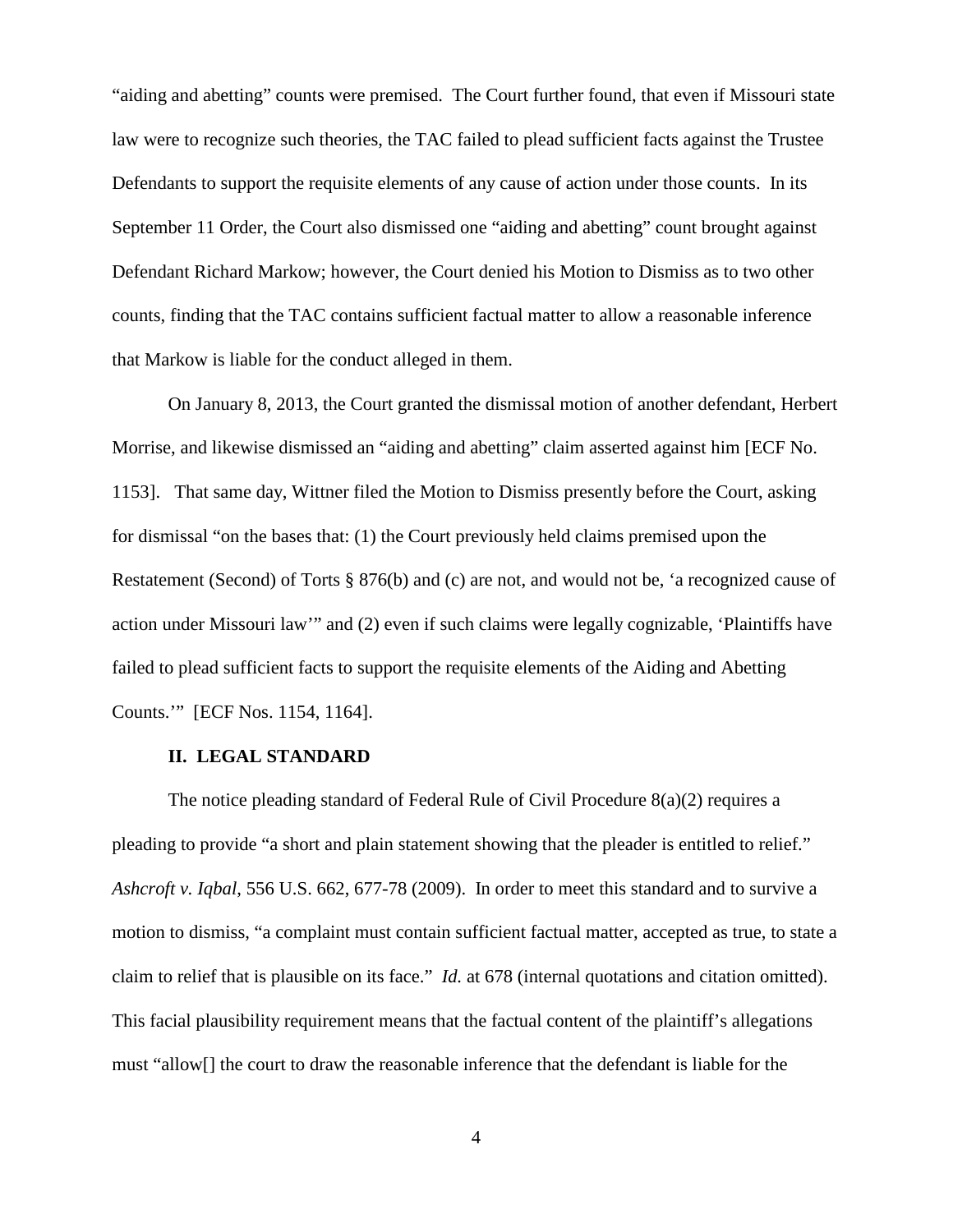misconduct alleged." *Cole v. Homier Distrib. Co.*, 599 F.3d 856, 861 (8th Cir. 2010) (citation omittted). Furthermore, the court must assess the plausibility of a given claim with reference to the plaintiff's allegations as a whole, not in terms of the plausibility of each individual allegation. *Zoltek Corp. v. Structural Polymer Group*, 592 F.3d 893, 896 n.4 (8th Cir. 2010). This inquiry is "a context-specific task that requires the reviewing court to draw on its judicial experience and common sense." *Iqbal*, 556 U.S. at 679.

"While a complaint attacked by a Rule 12(b)(6) motion to dismiss does not need detailed factual allegations, a plaintiff's obligation to provide the 'grounds' of his 'entitle[ment] to relief' requires more than labels and conclusions, and a formulaic recitation of the elements of a cause of action will not do." *Bell Atlantic Corp. v. Twombly*, 550 U.S. 544, 555 (2007) (internal citations omitted); *see also Iqbal*, 556 U.S. at 679 ("[W]here the well-pleaded facts do not permit the court to infer more than the mere possibility of misconduct, the complaint has alleged – but it has not 'show[n]' – 'that the pleader is entitled to relief.'") (quoting Fed. R. Civ. P.  $8(a)(2)$ ). Nevertheless, although the "plausibility standard requires a plaintiff to show at the pleading stage that success on the merits is more than a 'sheer possibility,'" it is not a "probability requirement." *Braden v. Wal-Mart Stores, Inc.*, 588 F.3d 585, 594 (8th Cir. 2009). Accordingly, "a wellpleaded complaint may proceed even if it strikes a savvy judge that actual proof of the facts alleged is improbable, and that a recovery is very remote and unlikely." *Id.* 

Thus, in sum, these considerations suggest a two-step analysis under which the court may first (1) identify whether the complaint contains pleadings that are "more than conclusions," and that the court can therefore treat as factual allegations entitled to "the assumption of truth," and if it does, (2) "a court should assume their veracity and then determine whether they plausibly give rise to an entitlement to relief." *Iqbal*, 556 U.S. at 679.

5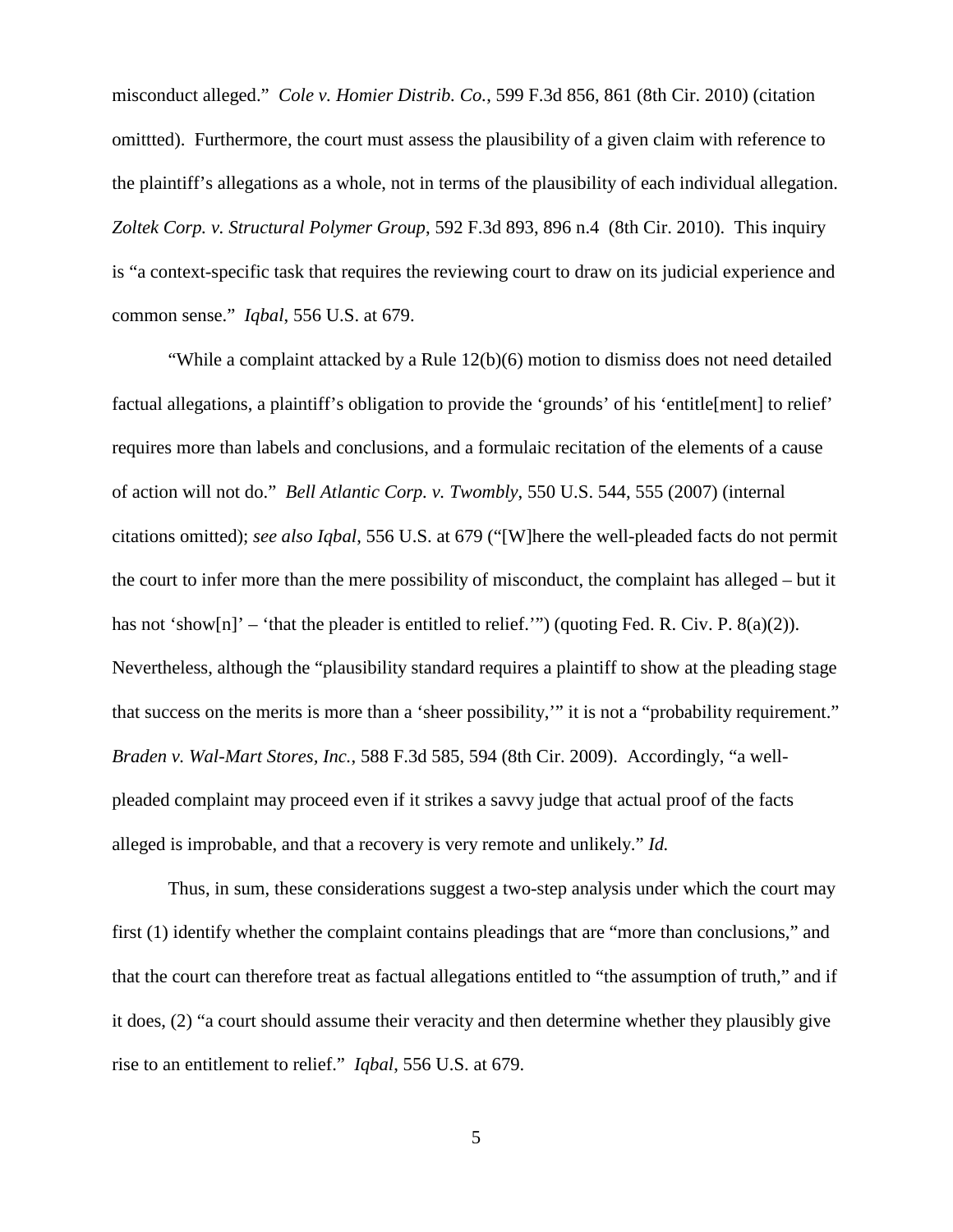#### **II. DISCUSSION**

In his Motion, Wittner asks the Court to dismiss Claims Eight (Aiding and Abetting Fraud); Twenty-One (Aiding and Abetting Breach of Fiduciary Duty); and Twenty-Two (Aiding and Abetting Breach of Fiduciary Duty by Trustee Banks) of Plaintiffs' TAC, contending that the "aiding and abetting" claims asserted against him are based upon the same theories as, and contain almost identical allegations to, counts brought against other defendants that were dismissed by this Court in prior Orders [ECF Nos. 1123, 1153]. Concerning Claims Eight and Twenty-Two, Wittner argues that they are "completely devoid of any allegations as to what specific 'encouragement and substantial assistance' Wittner purportedly provided." As to Claim Twenty-One, Wittner asserts that, although Plaintiffs allege specific instances of "assistance and encouragement" provided by the RICO and D&O Defendants to the Investment Advisors, such as "selecting" and "retaining" Wulf and Wulf Bates as investment advisors and drafting a letter for Wulf and Wulf Bates describing and justifying investment decisions, the allegations do not show Wittner actively assisted action he knew to be illegal. Wittner contends that all three of these challenged counts are premised upon the theory of liability, under Section 876(b) of the Restatement (Second) of Torts, that was determined to be a cause of action Missouri courts would not recognize. Wittner asserts that the Court therefore lacks subject matter jurisdiction over the claims. Wittner further argues that, even if such "aiding and abetting" claims for fraud or breach of fiduciary duty were recognized causes of action, Plaintiffs have failed to plead sufficient facts to support the requisite elements of the aiding and abetting counts.

In their Response, Plaintiffs assert that Wittner has already answered the TAC, and contend that, given this and other procedural history, Wittner cannot properly assert a Rule

6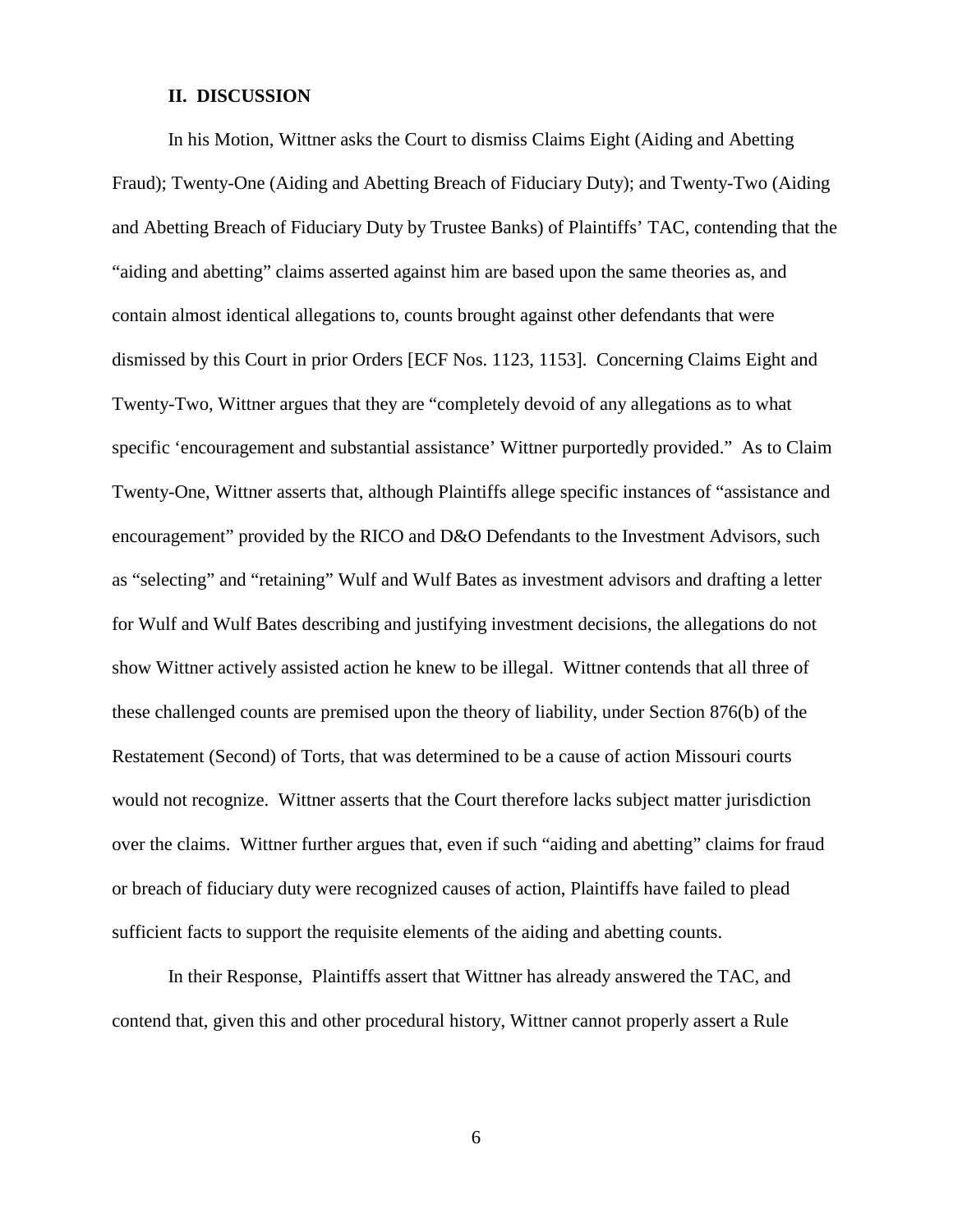12(b)(6) challenge to the TAC. The Federal Rules of Civil Procedure require Rule 12(b)(6) motions to be "made before pleading if a responsive pleading is allowed." Fed. R. Civ. P. 12(b).

Plaintiffs also point out that the challenged counts were asserted in the original Complaint, and that the Court denied Wittner's prior motion to dismiss these counts, and further argue that he is precluded from filing a successive Rule  $12(b)(6)$  motion raising new or additional arguments for dismissal.

The Court concludes that the timing, and successive nature of Wittner's Motion to Dismiss Claims for Relief Eight, Twenty-One and Twenty-Two of Plaintiffs' TAC are dispositive of the motion. Most significantly, Wittner previously filed a Motion to Dismiss Plaintiffs' Complaint Under Fed. R. Civ. P. 8(a), 9(B) and 12(B)(6), on November 30, 2009, and in that motion, he challenged the very same claims he is now asking the Court to dismiss [ECF No. 251]. Counts Eight, Twenty-One, and Twenty-Two of Plaintiffs' original and amended Complaints were identical to the counts challenged by Wittner's current Motion to Dismiss. The grounds for Wittner's present Rule 12(b)(6) were available at the time he filed his first Motion to Dismiss, and when he filed his original and amended Answers; however, Wittner failed to raise this defense at any of those times. "Except as provided in  $12(h)(2)$  or  $(3)$ , a party that makes a motion under this rule must not make another motion under this rule raising a defense or objection that was available to the party but omitted from its earlier motion." Fed. R. Civ. P. 12(g)(2). Because the bases for Wittner's present challenge were available at the time he filed the previous pleadings, he failed to include them in his prior motion to dismiss, and he waited to

<sup>&</sup>lt;sup>2</sup>Failure to state a claim upon which relief may be granted may be raised in any pleading allowed or ordered under Rule 7(a), by a Motion for Judgment on the Pleadings, or at trial. Fed. R. Civ. P. (h)(2). However, should a court determine at any time that it lacks subject matter jurisdiction, the court must dismiss the action. Fed. R. Civ. P.  $12(h)(3)$ .